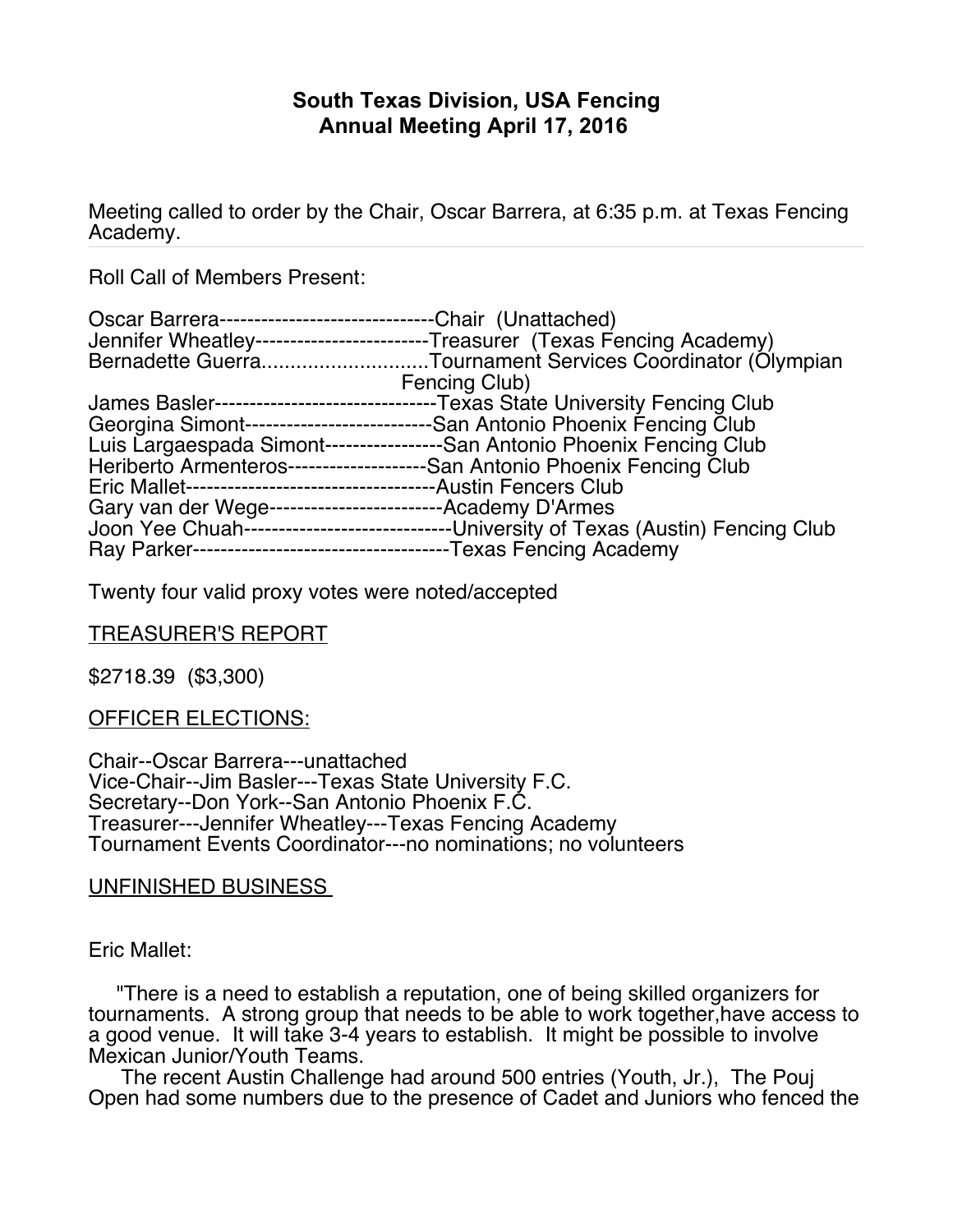open events due to being there at the tournament and some interest in fencing older fencers.

There is a need to study demographics---who do we want to draw? Good scheduling is mandatory--little or no conflicts with other tournaments. Big TV screens and live-time results are now getting to be mandatory. Are the clubs in?"

## POUJ MEMORIAL TOURNAMENT

Oscar Barrera:

"I recently spoke with the Division club owners/coaches/ presidents. Consensus was that the majority did not want to see it go. Does need much improvement and IT NEEDS TO HAPPEN!

Needs a change of clients--young clients

Needs more help from the member clubs---it is a DIVISION tourney and not one

for the Division's officers!

How to reward clubs who help?"

Eric Mallet:

"Help should come from the Division's own members. Austin Challenge has help

from parents, fencers and friends. A little bit of help could come from each club. (Bid? No.) (Longhorn). (As (?) part of the point structures).

Oscar Barrera:

"Hostility between clubs needs to end before the National Office steps in to END IT as it did so some years ago in the Gulf Coast Division."

Jim Basler:

"There is a lack of communication between the clubs and the Division."

Eric Mallet:

"Set tournament dates (time) on the calendar. Get on the "overall schedule."

Jennifer Wheatley:

"Calendar already full. Juniors and Cadets choose points or ranking tourneys. Put tourney prior to Nationals in order to raise points standings."